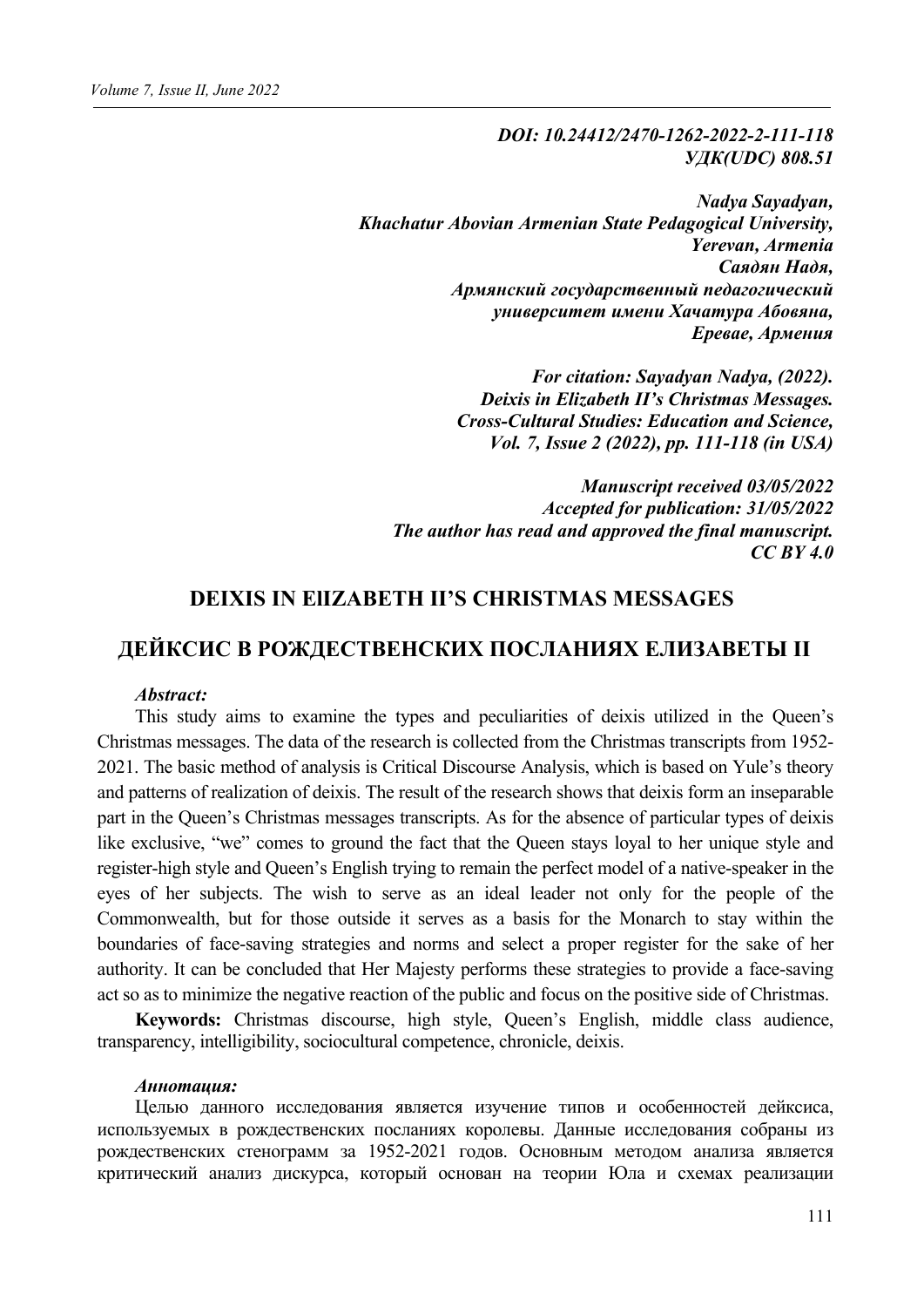дейксиса. Результат исследования показывает, что дейксис составляет неотъемлемую часть стенограмм рождественских посланий королевы. Что касается отсутствия особых типов дейксиса, таких как эксклюзивное «мы», то это подтверждает тот факт, что королева остается верной своему уникальному стилю и высокому регистру, а королевский английский пытается оставаться в глазах идеальной моделью носителя языка из ее подданных. Желание быть идеальным лидером не только для людей Содружества, но и для тех, кто за его пределами, служит основой для того, чтобы Монарх оставался в рамках стратегий и норм, сохраняющих лицо, и выбрал правильный регистр ради ее авторитета. Можно сделать вывод, что Ее Величество применяет эти стратегии, чтобы сохранить лицо, свести к минимуму негативную реакцию публики и сосредоточиться на позитивной стороне Рождества.

**Ключевые слова:** рождественский дискурс, высокий стиль, королевский английский, аудитория среднего класса, прозрачность, разборчивость, социокультурная компетентность, хроника, дейксис.

## **I. Introduction**

## **1.1The Notion of Deixis**

One of important subfields of pragmatics is deixis, which denotes the relationship between the communicative act and the situation in which it takes place.

Deixis is a Greek word meaning pointing via language. Any linguistic form used to perform the function of pointing is called a deictic expression.

The term deixis covers the functions of personal and demonstrative pronouns, tense and a variety of other grammatical and lexical features. In order to emphasize the general features of deixis we would cite the words of Ch. Fillmore who said, "By deixis, is meant the location and identification of persons, objects, processes and activities talked about in relation to the spatialtemporal context created and sustained by the act of utterance and the participation in it of a single speaker and at least one addressee (Lyons 1977:636).

Deixis is an important field studied in pragmatics, semantics and linguistics. Deixis refers to the phenomenon wherein understanding the meaning of certain words and phrases in an utterance requires contextual information. Words or phrases that require contextual information to convey meaning are deictic. (Levinson, 1983:54)

Linguists acknowledge three main types of deixis: personal, temporal and spatial. In addition, Levinson suggests two more types: social and discourse deixis.

## **1.2 Personal Deixis**

The general situation of the utterance is egocentric, i.e. it has a deictic centre in the sense that the speaker acquires the role of an ego and relates everything from his point of view. During the communication the role of the speaker is transferred from one participant to another, so that the deictic centre is constantly changing and has a transferred meaning depending on who is communicating and where and when the communication is taking place.

Person deixis is based on three-part division: first person (I), second person (you) and third person (he, she, it). In many languages the use of the pronouns indicating the speaker, addressee and other(s) is related to the social status, age and factors, which is described as social deixis. For example, the use of the personal pronoun for the second person plural may be used with reference to a single person. Expressions which indicate higher status are called honorifics. Thus, in German, French, Armenian, Russian the second person plural is used in reference to addressees of higher social rank, unfamiliar persons and older persons than the speaker. The English language does not observe this distinction. The American linguist Mencken writes that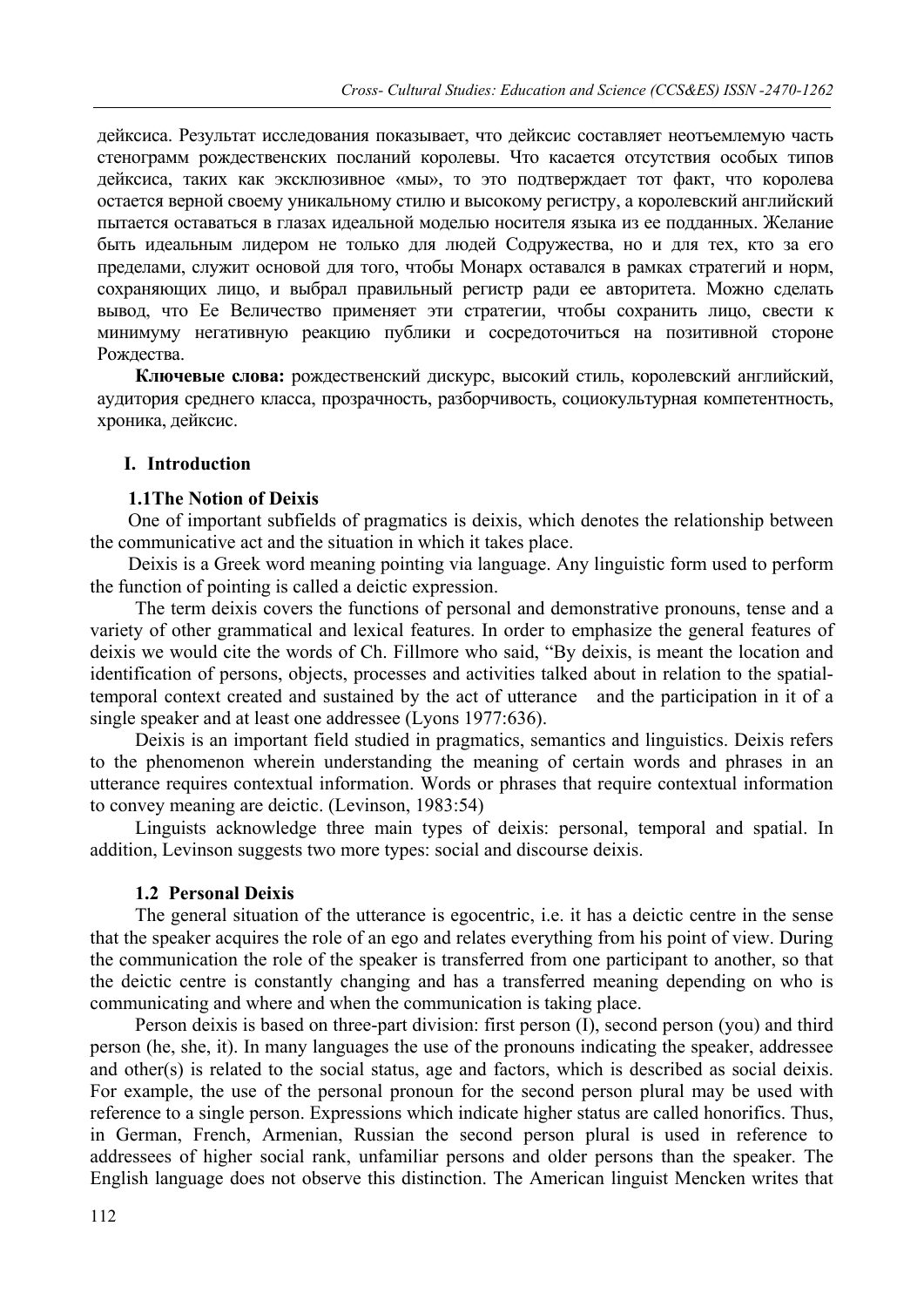English has "an output of pronouns so simple that one of them suffices to address the President of the United States or a child in arms".

We can also speak of two types of "we". There is an **exclusive we,** when the addressee is excluded, and **inclusive we** when the speaker and the addressee are included.

In deictic terms the third person (singular and plural) is not a direct participant in a communication act. But sometimes it may be used instead of the second person. It occurs for some ironic or humourous sake (Would His Excellency come and help me?")

The distance associated with third person may be expressed by other pronouns as for example, when rebuking someone for not performing their duty (Somebody did not make the bed in the morning).

#### **1.3 Spatial Deixis**

Contemporary English has two deictic adverbs **here** and **there,** showing proximal and distant space respectively. There are some old forms which sound archaic: **younder** (more distant from the speaker), **hither** (to this place), **thence** (away from that place).

Some verbs of motion such as **come** and **go** express deictic meaning when they are used to show movement toward the speaker (Come to the blackboard!) or away from the speaker (Go to your seat!).

Demonstrative pronouns **this** and **that** and their respective plural forms can also indicate deictic category to show proximal and distant space or place. (This is a book and that is a notebook).

In some contexts, the adverbs *here* and there may lose their deictic meaning to some extent. For example, in *Papers were scattered here and there on the floor* the adverbs mean "in various places".

Sometimes the deictic centre can be shifted. For example, if I am speaking on the telephone I may say "I'll come there as soon I am free.". In this case the deictic centre is shifted to the place where the hearer is located.

#### **1.4 Temporal Deixis**

The deictic centre of time is the adverb **now** having proximal temporal reference. Words and phrases expressing past and future refer to distal deixis (then, yesterday, last week, tomorrow, next month, etc.).

One form of temporal deixis is the choice of the verb tense. The present tense expresses proximal deixis, the past tense the distant deixis (I am a student now. I was a student then).

Deictic adverbs of time and place also undergo shifting: if the reporting verb is in the past tense the proximal adverbs are replaced by those of distal deixis. But sometimes they remain unchanged when they are relevant for the given time or space situation (She said she will be here in a minute).

#### **1.5 Social Deixis**

Social deixis is used to express social relationship between the speaker and the addressee. There are many aspects of language usage that depend on these relations. Obvious examples of such usage are polite pronouns, titles of address, honorifics (Your Honor), vocatives, such as, sir, madam, professor, captain, doctor. Other words which show intimate or friendly relations (dear, buddy, honey, etc.).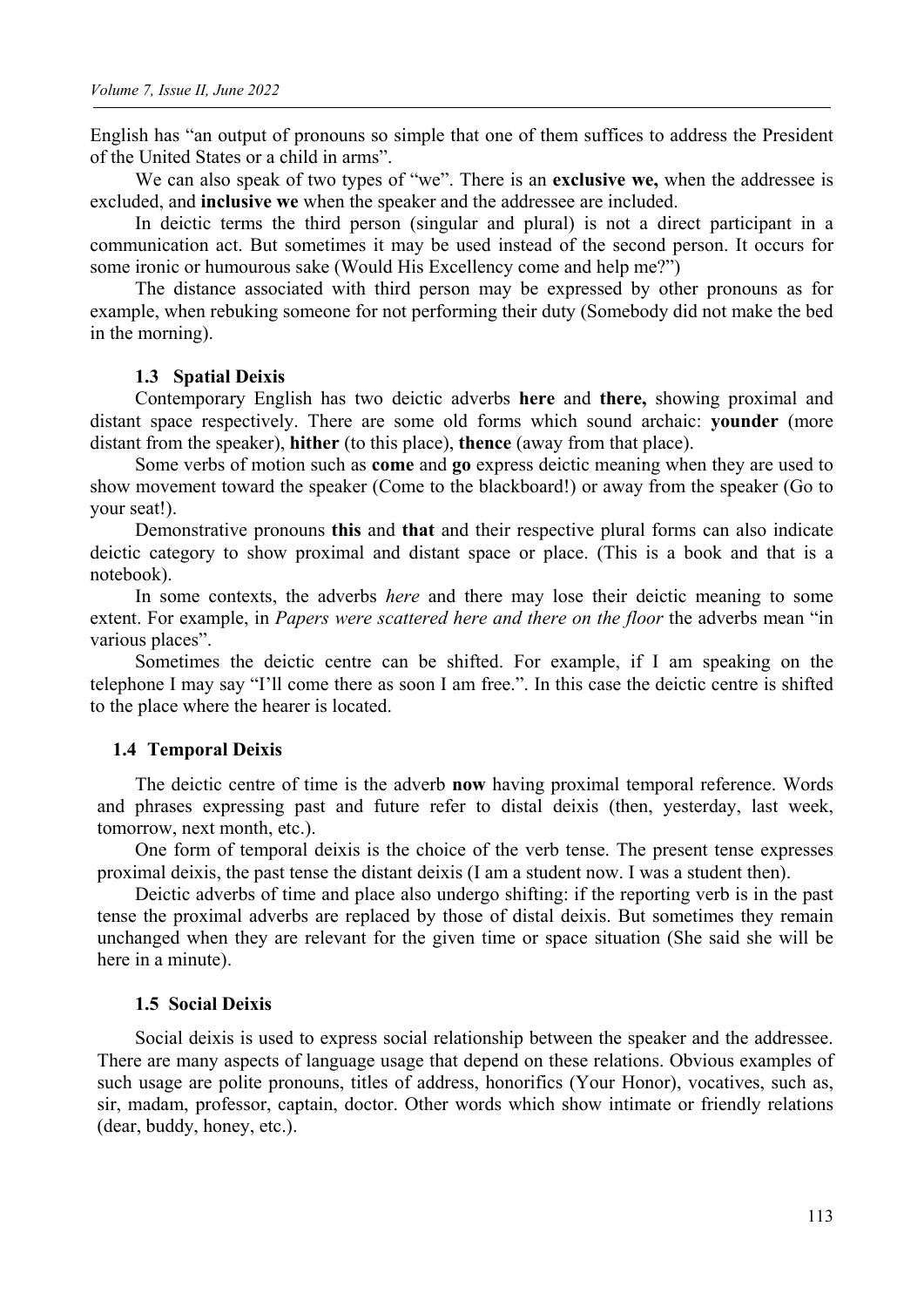There are deictic forms attached to a social role (Your Majesty, Your Excellency). Polite pronouns (for example, Russian **Вы,** Armenian are used Դուք to show deference to an addressee, when the second person plural is used in reference to one person.

## **1.6 Discourse Deixis**

Discourse or textual deixis concerns some portion of the discourse that signals its reference to the surrounding text. For example, the pronoun **this** can be used to refer to a forthcoming portion of the discourse **that** to a preceding portion: (This is what I am going to inform you. That was the most humourous story I have ever read).

There are other ways in which an utterance signals its relation to the surrounding text. For example, in *Naturally, he agreed to the terms t*he modal adverb *naturally* indicates that the utterance is logically connected with the previous events or state of things. There are many words and phrases that indicate relationship between an utterance and the prior discourse, such as *in conclusion, summing up, besides, therefore, however,* etc.

To sum up, the interpretation of deictic words depends on the context, the speaker's perception of facts and his intention. **Their pragmatic meaning consists in communicating more than is said.**

## **CHAPTER II**

## **Analysis of Stylistic Devices Used in Christmas Speeches**

## *Personal Deixis (316 occurrences):*

 $\checkmark$  Today I am doing this to you, who are now my people. (1952)

 $\checkmark$  Above all, we must keep alive that courageous spirit of adventure that is the finest quality of youth; and by youth I do not just mean those who are young in years; I mean too all those who are young in heart, no matter how old they may be. (1952)

## *Inclusive We (180 occurrences)*

 $\checkmark$  Above all, we must keep alive that courageous spirit of adventure that is the finest quality of youth; and by youth I do not just mean those who are young in years. (1952)

 $\checkmark$  If we can do these three things with courage, with generosity and with humility, then surely we shall achieve that "Peace on earth, Goodwill toward men" which is the eternal message of Christmas, and the desire of us all. (1952)

 $\checkmark$  Even so we need something more. We all need the kind of security that one gets from a happy and united family. (1958)

## *Exclusive We*

 $\checkmark$  The angels came to frightened shepherds with hope in their voices: 'Fear not', they urged, '**we** bring you tidings of great joy, which shall be to all people. For unto you is born this day in the City of David a Saviour who is Christ the Lord.' (2011)

The examples of inclusive "we" come to ground the fact that the Queen always does her best to assure her subjects that she cares about them and suffers from any misfortune of theirs. She tries to assure everybody that she is a member of their families. On the contrary, examples of exclusive "we" have not been observed except for the couple of instances quoted from the carols.

## *Spatial deixis (64 occurrences)*

## *Examples with Proximal Space Deixis*

 That spirit still flourishes **in this old country** and in all the younger countries of our Commonwealth. (1952)

 Christmas on **this side of the equator** comes at the darkest time of the year: but we can look forward hopefully to lengthening days and the returning sun. (1974)

114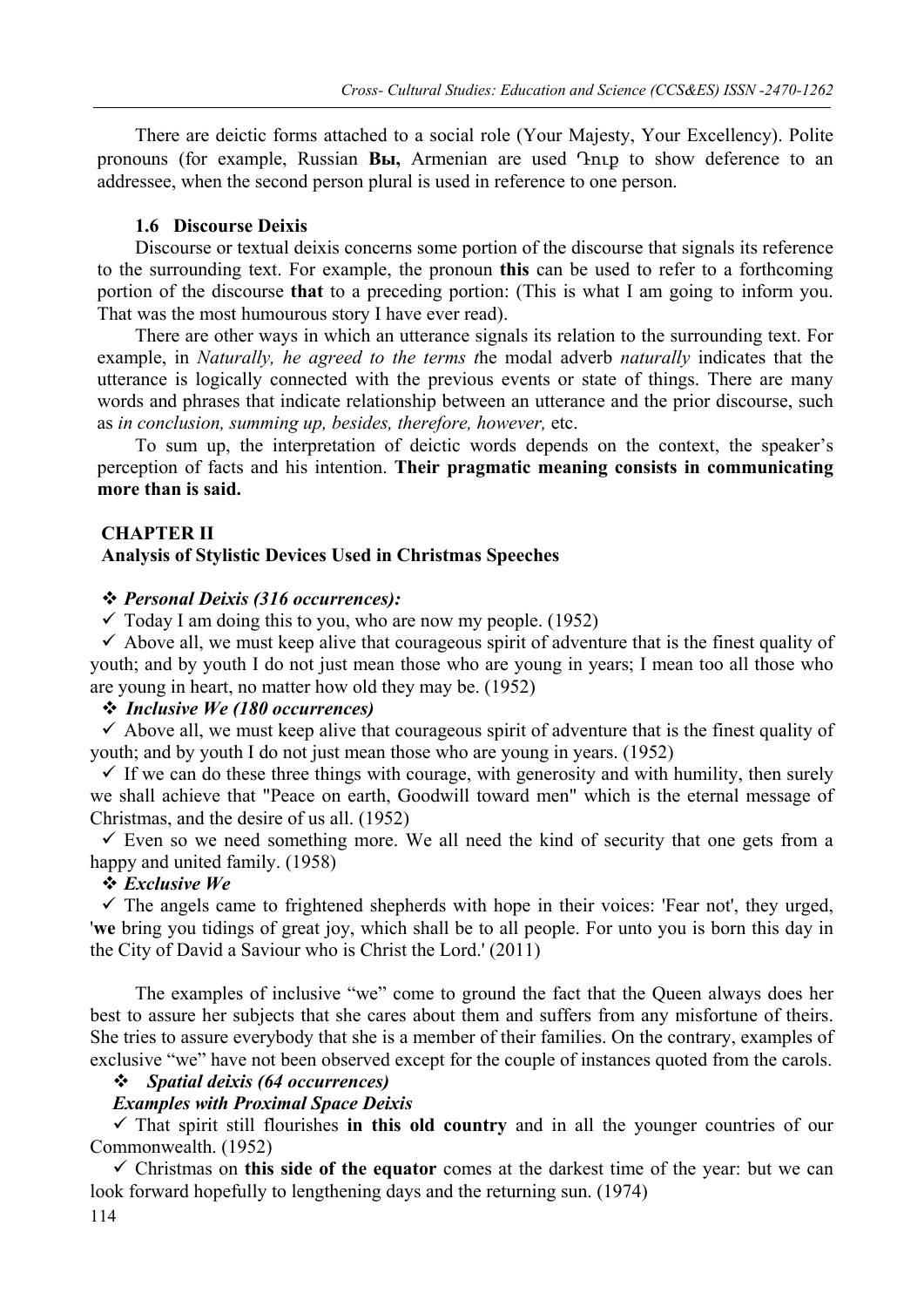$\checkmark$  There are many serious and threatening problems **in this country** and in the world but they will never be solved until there is peace in our homes and love in our hearts. (1986)

 $\checkmark$  In this country and throughout the Commonwealth there are groups of people who are giving their time generously to make a difference to the lives of others. (2002)

## *Examples with Archaic Forms*

 "Though with great difficulty I am got hither, yet now I do not repent me of all the trouble I have been at to arrive where I am. 91957)

#### *Examples with Deictic Adverbs, Phrases*

- People of goodwill **everywhere** are working to build a world that will be a happier and more peaceful place in which to live. (1966)
- $\checkmark$  Many ideas are being questioned today, but these great truths will continue to shine out as the light of hope in the darkness of intolerance and inhumanity. (1968)
- $\checkmark$  Here are the angels, bringing the glad tidings to the shepherds, who listen attentively. Down here, where baby Jesus lies in the stall, you can see Mary and Joseph, watching over him, quite unmoved, it seems, by the man playing the bagpipes overhead. (1988)
- $\checkmark$  Every year we herald the coming of Christmas by turning on the lights. And light does more than create a festive mood —light brings hope. (2020)

#### *Temporal deixis (45 occurrences)*

## *Deictical forms expressed by time adverbials*

 $\checkmark$  Today I am doing this to you, who are now my people. (1952)

 $\checkmark$  To that new conception of an equal partnership of nations and races I shall give myself heart and soul **every day** of my life. (1953)

 I wished to speak of it from New Zealand **this Christmas Day** because we are celebrating the birth of the Prince of Peace, who preached the brotherhood of man. (1953)

 $\checkmark$  My beloved grandfather, King George V, in one of his broadcasts when I was a little girl, called upon all his peoples in these words: "Let each of you be ready and proud to give to his country the service of his work, his mind and his heart." (1955)

 **Today** is another landmark because television has made it possible for many of you to see me in your homes on Christmas Day. (1957)

 $\checkmark$  Now we can all say the world is my neighbour and it is only in serving one another that we can reach for the stars. (1962)

Some speak **today** as though the age of adventure and initiative is past.  $(1964)$ 

 $\checkmark$  Every year the familiar pattern of Christmas unfolds. (1965)

 $\checkmark$  Many ideas are being questioned **today**, but these great truths will continue to shine out as the light of hope in the darkness of intolerance and inhumanity. (1968)

 $\checkmark$  My message **today** is one of encouragement and hope. (1974)

 $\checkmark$  Today we are not just nameless people in a crowd. (1975)

 $\checkmark$  My hope this Christmas is that the Christian spirit of reconciliation may burn as strongly in our hearts during the coming year. (1977)

 **Today** we celebrate the birth of the child who transformed history and gave us a great faith. (1979)

 Only **then** can we make the message of the angels come true: 'Peace on earth, goodwill towards men'. (1983)

 **This year** I hope we will continue to remember the many innocent victims of violence and intolerance and the suffering of their families. (1987)

 **Nowadays** there are all too many causes that press their claims with a loud voice and a strong arm rather than with the language of reason. (1990)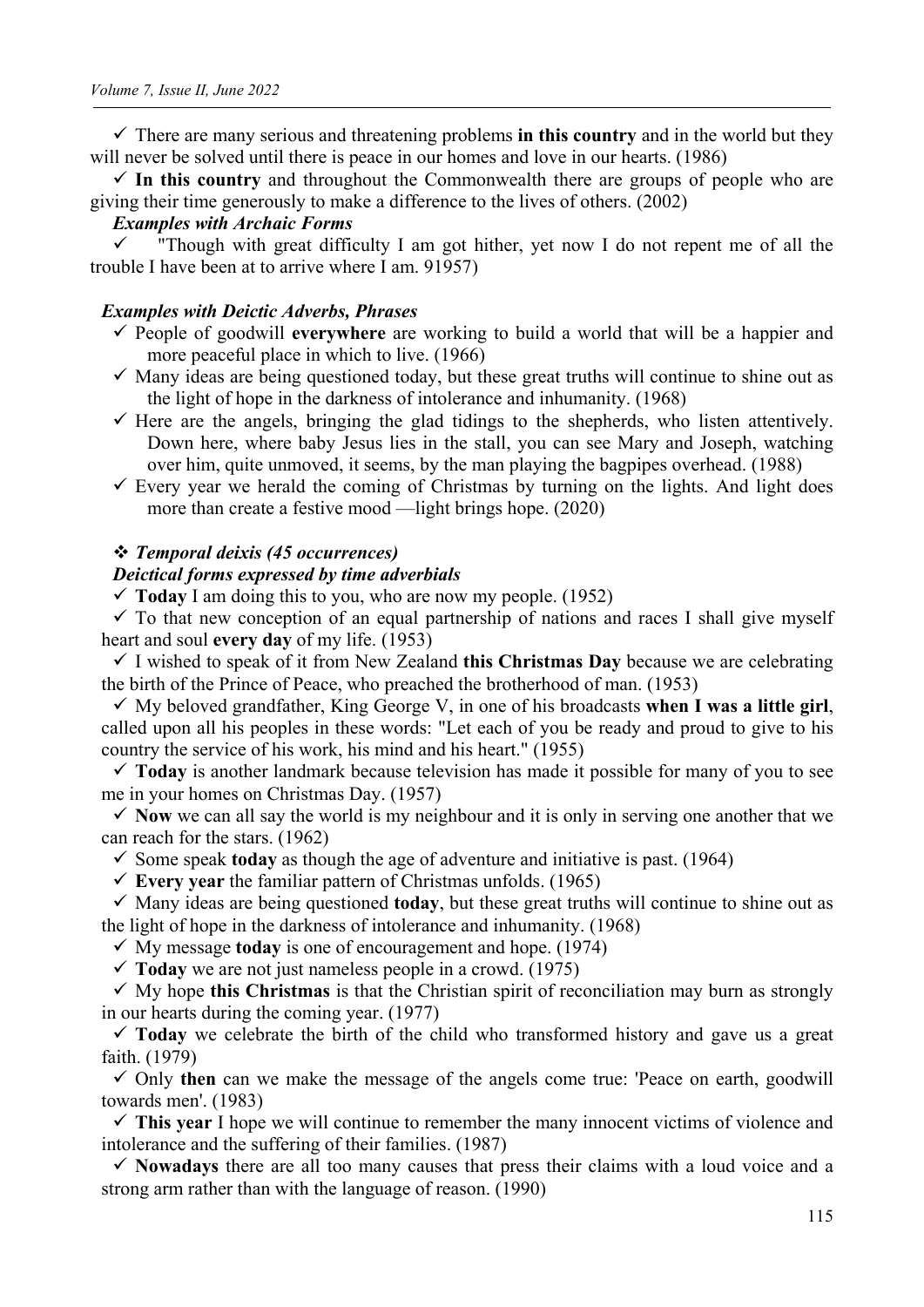$\checkmark$  This Christmas we can take heart in seeing how, in the former Soviet Union and Eastern Europe, where it has endured years of persecution and hardship, the Christian faith is once again thriving and able to spread its message of unselfishness, compassion and tolerance. (1991)

 $\checkmark$  "Yet in thy dark streets shineth the everlasting light. The hopes and fears of all the years are met in thee **tonight.**" (1993)

 **This Christmas**, as we pray for peace at home and abroad - not least in Russia itself - we can also give thanks that such cathedrals and churches will be full and that the great bells, which greeted us, will be ringing out to celebrate our Saviour's birth. (1994)

 $\checkmark$  At the centre of our lives - **today and tomorrow** - must be the message of caring for others, the message at the heart of Christianity and of all the great religions. (1999)

 $\checkmark$  It is a simple message of compassion... and yet as powerful as ever **today**, two thousand years after Christ's birth. (2000)

 $\checkmark$  Now today, of course, marks the birth of Jesus Christ. (2007)

 $\checkmark$  One cause for thankfulness this summer was marking 70 years since the end of the Second World War. (2015)

 **Today,** we celebrate Christmas, which, itself, is sometimes described as a festival of the home. (2017)

 $\checkmark$  Yet this year we marked the fiftieth anniversary of the famous Apollo 11 mission. As those historic pictures were beamed back to earth, millions of us sat transfixed to our television screens, as we watched Neil Armstrong taking a small step for man and a giant leap for mankind -- and, indeed, for womankind. (2019)

**This year** we marked another important anniversary: D-Day. (2019)

 **This year**, we celebrated International Nurses' Day, on the 200th anniversary of the birth of Florence Nightingale. (2020)

 $\checkmark$  Today, our front-line services still shine that lamp for us - supported by the amazing achievements of modern science - and we owe them a debt of gratitude. (2020)

 $\checkmark$  This wonderful story of kindness is still as relevant **today**. (2020)

As can be seen from the examples stated above, the Queen uses the adverbial modifiers of time "today" and "tomorrow" rather frequently, because she always spreads the idea of tolerance, eagerness to help each other and constant hope for a better future.

Her Majesty's Christmas messages serve as a chronicle of the past events. The fine example of this is the frequent use of the deictical phrase "this year".

## *Deictical forms expressed by special prepositions:*

 **Each Christmas, at this time**, my beloved father broadcast a message to his people in all parts of the world. (1952)

 Particularly **on this day of the family festival** let us remember those who like the Holy Family before them - have been driven from their homes by war or violence. (1956)

 **Every year at this time** the whole Christian world celebrates the birth of the founder of our faith. (1961)

 $\checkmark$  At this time our concern is particularly for the lonely, the sick and the elderly. (1969)

 $\checkmark$  In this Christmas spirit, let us greet all our fellow men and join in this festival of tolerance and companionship. (1972)

 $\checkmark$  At this time of the year, Christians celebrate the birth of their Saviour, but no longer in an exclusive way. (1982)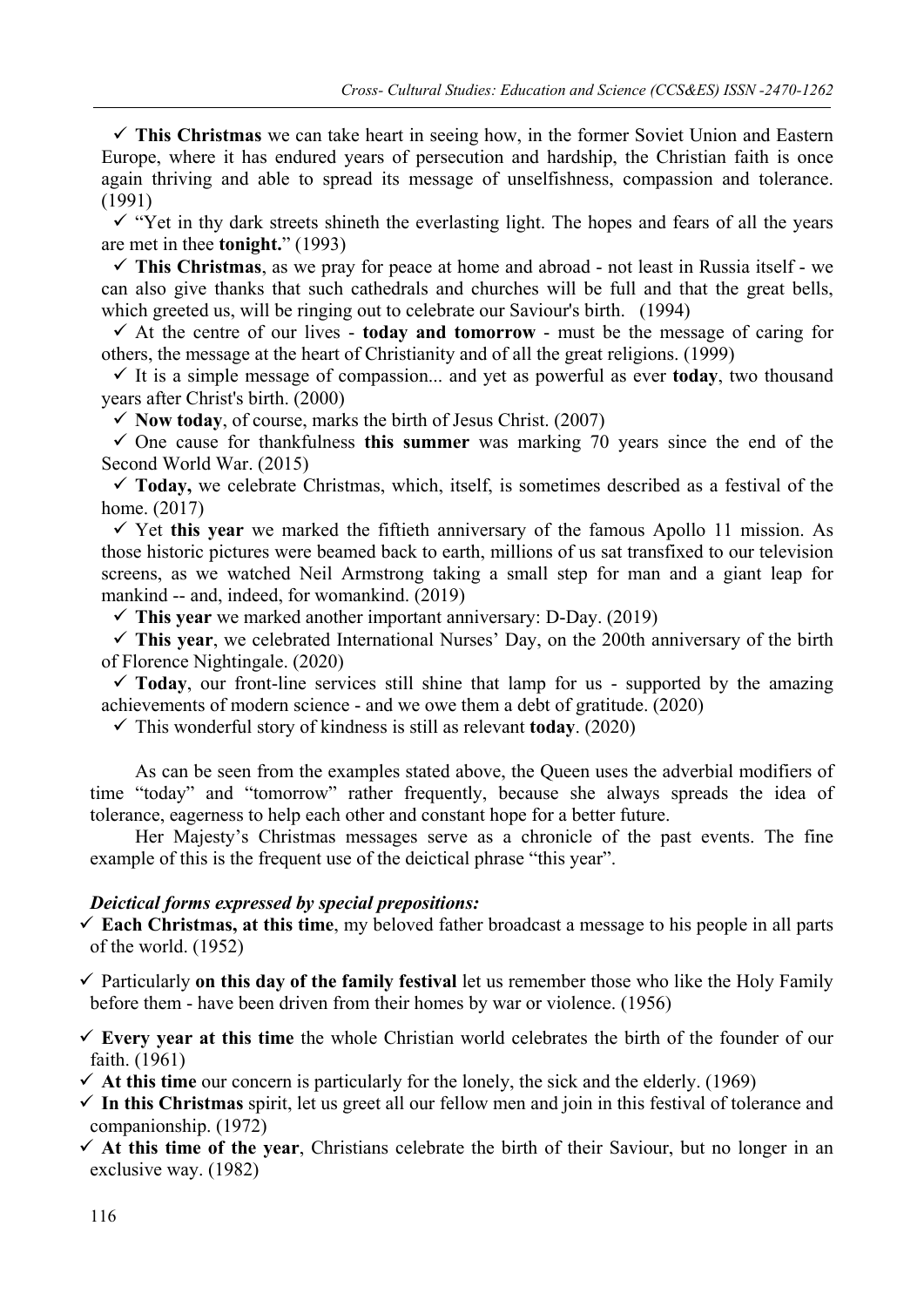$\checkmark$  Christmas is the celebration of the birth of the founder of the Christian faith, an event which took place almost 2000 years ago; **every year, at this time**, we are asked to look back at that extraordinary story and remind ourselves of the message which inspired Christ's followers then, and which is just as relevant today. (1995)

The Queen always says that Christmas is a time for family reunion. She highlights the importance of this special event as a reason for all the families to gather together and celebrate the birth of our Saviour. She introduces family as an isolated island in the troubled world.

| <b>Past</b>              | <b>Present</b>              | <b>Future</b> |
|--------------------------|-----------------------------|---------------|
| When I was a little girl | Today                       | Tomorrow      |
| 1 occurrence)            | (11 occurrences)            | 1 occurrence) |
|                          | Every year                  |               |
|                          | (3 occurrences)             |               |
|                          | At this time                |               |
|                          | (5 occurrences)             |               |
|                          | now/each Christmas/         |               |
|                          | nowadays /in this Christmas |               |
|                          | (1 occurrence)              |               |

## **Social deixis (5 occurrences)**

- $\checkmark$  For all the inhumanity around us, let us be grateful for those who have received him and who go about quietly doing their work and **His** will without thought of reward or recognition. (1993)
- I never thought it would be possible in my lifetime to join with **the Patriarch of Moscow** and his congregation in a service in that wonderful cathedral in the heart of the Moscow Kremlin. (1994)
- $\checkmark$  This Christmas, as we pray for peace at home and abroad not least in Russia itself we can also give thanks that such cathedrals and churches will be full and that the great bells, which greeted us, will be ringing out to celebrate our **Saviour's** birth. (1994)
- $\checkmark$  If we resolve to be considerate and to help our neighbours; to make friends with people of different races and religions; and, as our **Lord** said, to look to our own faults before we criticise others, we will be keeping faith with those who landed in Normandy and fought so doggedly for their belief in freedom, peace and human decency. (1994)
- I would like to read you a few lines from 'Pilgrim's Progress', because I am sure we can say with **Mr. Valiant for Truth**, these words. (1957)

Surprisingly enough social deixis and the way it occurs in speech transcripts come to support the assumption that Christmas speeches tend to possess the peculiarities of written discourse more than those of spoken one. The use of capital letters is a vivid example of the latter.

#### **Discourse deixis (6 occurrences)**

 Already, **indeed**, in the last half-century it has proved itself the most effective and progressive association of peoples which history has yet seen; and its ideal of brotherhood embraces the whole world. (1953)

 $\checkmark$  On the contrary, never have the challenges been greater or more urgent. (1964)

 $\checkmark$  Of course, it is right that people should hold their beliefs and their faiths strongly and sincerely, but perhaps we should also have the humility to accept that, while we each have a right to our own convictions, others have a right to theirs too. (1987)